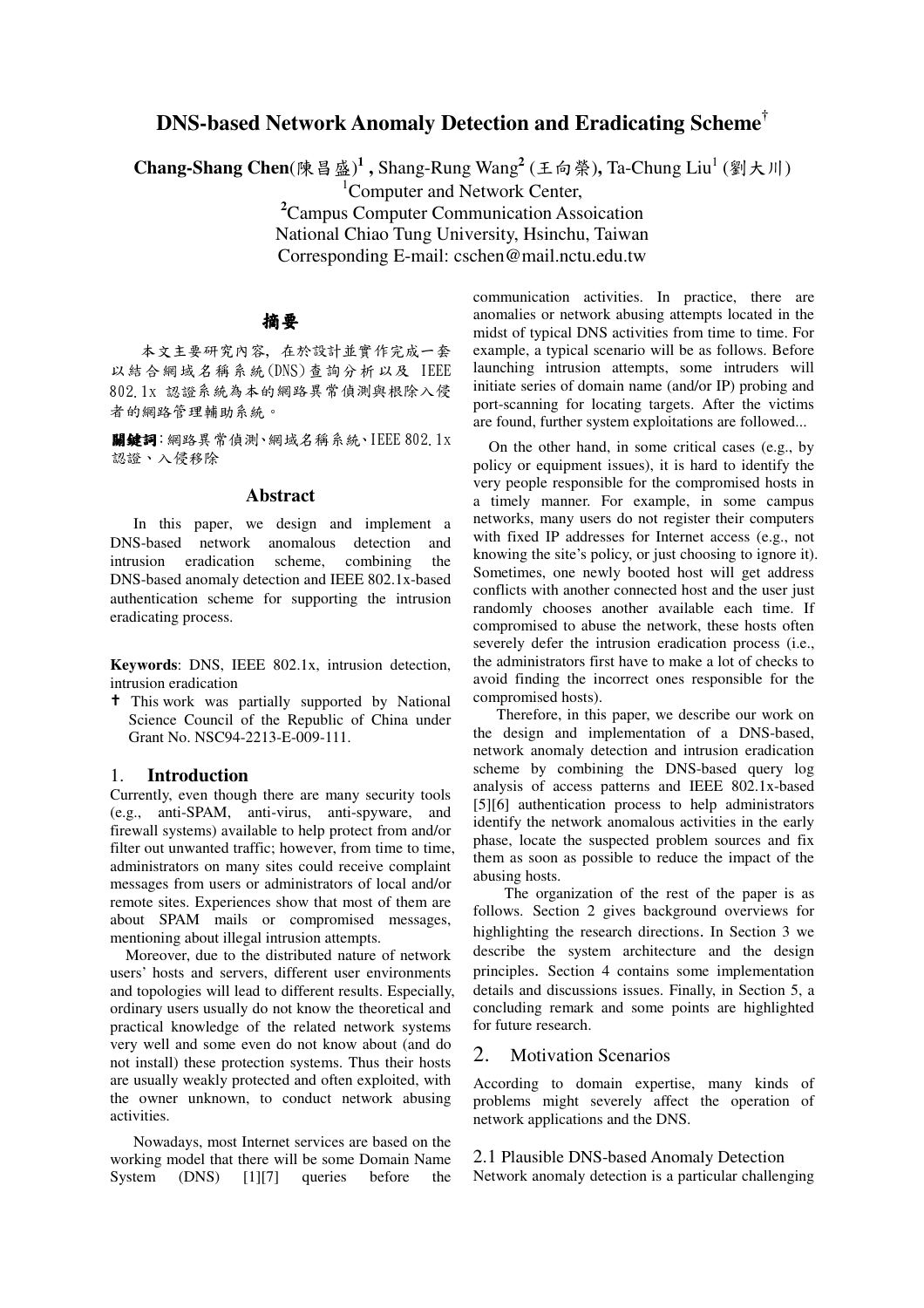area of data analysis, not only because it is hard to build a training set of known anomaly cases, but also because anomaly may take many forms. For example, virus or spam mail injections are typical notorious examples. Moreover, in distributed computing environment, intrusions are rarely limited to a single network application domain. Thus, recognizing security breaches (e.g., e-mail, www, p2p [9]) can require analyzing a large amount of different information sources (e.g., including the analysis of the router traffic, the analysis of the DNS traffic).



Fig. 1: Typical DNS clients and servers.

In general, DNS traffic consists of independent queries from different sources and of different types (A, MX, and PTR, etc.). In principle, as shown in Fig.1, a typical site might have several independent advertising and/or recursive DNS servers for serving incoming and outgoing queries (e.g., two for the former and another three for the latter) about the forward and corresponding domain zones. As shown in Table 1, there are typical example cases (i.e., network abusing or intrusion attempts collected from our campus network) that could be identified via the analysis of the DNS system query logs.

**Table 1: DNS-based anomaly cases detection**

|    | Botnet [2] probing:                      |  |
|----|------------------------------------------|--|
|    | Repeatedly checking for currently        |  |
|    | unknown host (e.g., A-RR, MX-RR)         |  |
|    | SPAM or virus – open mail proxy and/or   |  |
|    | virus engine (e.g., MX-RR)               |  |
| 3. | Remote Login exploits - SSHd, Telnetd,   |  |
|    | Ftpd, etc. (e.g., PTR-RR)                |  |
|    | DNS Zone Transfer attacks by Abusing the |  |
|    | <b>Network</b>                           |  |
| 5. | DNS resolving/forwarding storm           |  |
|    | DoS attack                               |  |

In practice, as shown in Table 2, most DNS queries are conducted on some major hosts. For example, the

DNS clients listed in categories 1, 2, 4, and 5 are usually recognized and acceptable. On the other hand, the traffic introduced by hosts in categories 3 and 6 are usually not welcome. Often, they are either malicious programs, or underground client/server processes. All of these might consume lots of network and system resources.

|    | TOSUIVING SUI VUI            |                                                                                                                              |  |  |
|----|------------------------------|------------------------------------------------------------------------------------------------------------------------------|--|--|
|    | Category                     | <b>Examples (refer to Figure 1)</b>                                                                                          |  |  |
| 1. | Ordinary<br>clients<br>(G1)  | Ordinary clients without specialized<br>protection mechanism                                                                 |  |  |
| 2. | Normal<br>server<br>(G2, G4) | Mail, web proxy, etc. (G2),<br>Personal firewall systems (G4)                                                                |  |  |
| 3. | (G3)                         | p2p clients BitTorrent, eDonkey, etc.                                                                                        |  |  |
| 4. | <b>DNS</b><br>server<br>(G5) | Downstream DNS forwarding<br>servers                                                                                         |  |  |
| 5. | Malicious<br>program<br>(G6) | Botnet, network virus/worm<br>(e.g., mail, web), etc.<br>intrusion attempts<br>٠<br>(SSH/Telnet/Ftp exploits, etc.),<br>etc. |  |  |

Table 2: Typical users/programs of an ordinary DNS resolving server

## 2.2 IEEE 802.1x-based Authentication System with Radius [8]

As mentioned in Sec.1, in some critical cases (e.g., by policy or equipment issues), there is still a real-world problem that it is hard to identify the very people responsible for many compromised hosts in a timely manner. If these hosts were compromised to abuse the network, these hosts often severely defer the intrusion eradication process (e.g., since you have to make a lot of checks to avoid finding the incorrect ones responsible for the compromised hosts).

Therefore, to attack the problem mentioned above, one newly developed approach is to incorporate a layer-2 authentication scheme (e.g. IEEE 802.1x, MAC address). That is, on each new connection to the Internet, any user has to pass the layer-2 authentication scheme. In this paper, we mainly adopt the IEEE 802.1x-based authentication scheme. Before enabling the 802.1x-based authentication capability and getting one's host connected to Internet, each user has to do the registration to authentication database of the Radius server.

In addition, to deal with the issues for helping identify the problem sources in the dormitory part of our campus network, we refine the DormNet IP registration system, mainly by incorporating an IEEE 802.1x-based authentication scheme. It could be used for registering the dormitory network users in our university to help identify the appropriate people responsible for the compromised hosts. For hosts unable to enable the IEEE 802.1x based authentication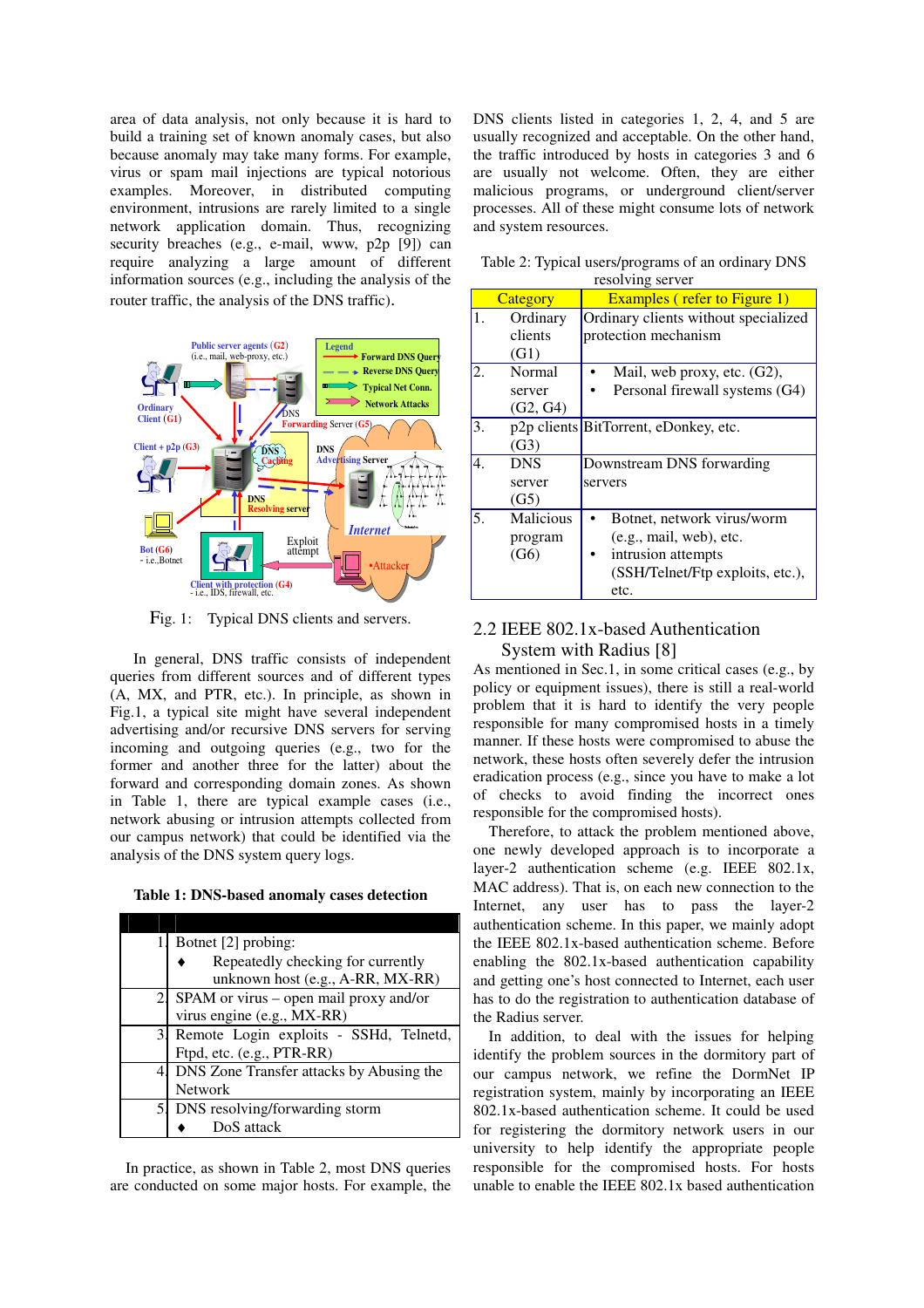scheme (e.g., missing IEEE 802.1x capabilities), the approach to keep MAC addresses (e.g., registering the MAC and corresponding IP address) will be used instead.

### 3. **Methodology and System Architecture**

As mentioned above, the first problem to be addressed is how to identify the candidate problem source in the early phase. Next, the identified information could be further used for checking with the authentication system to persuade the users of the compromised hosts to fix the problems as soon as possible.

#### 3.1 DNS-based Anomaly Detection Scheme

In general, the intrusion detection schemes of security systems fall into one of two categories*,* anomaly detection or misuse detection [10]. Anomaly detectors look for behavior that deviates from normal system use. Misuse detectors look for behavior that matches a known attack scenario. Most IDS (Intrusion Detection System) or NIDS (Network Intrusion Detection System) in use are based mainly on misuse pattern matching techniques. On the other hand, in distributed computer environment, intrusions are rarely limited to a single network or domain. Thus, recognizing security breaches containing lots of different services (e.g., e-mail, www, VoIP, etc.) can require analyzing a large amount of different information sources.



Fig. 2: Mixture of DNS queries

As mentioned in [4], since DNS servers are hierarchically distributed among different departments and organizations, the mining of the DNS traffic distribution data and comparing with their history profiles might provide a convenient and efficient way to help identify anomalous activities (as shown in Fig. 2) between the pairs (compromised/attacking hosts, victim hosts) and persuade the users of the compromised hosts, after confirmed, to eradicate the intrusion and/or vulnerability as soon as possible.

### 3.2 **System Architecture**

As shown in Fig.3, we adopt the DNS-based, two-phase network anomaly detection scheme as proposed in [3][4]. The system aims at identifying candidate sources of compromised hosts from a collection of DNS query logs and from the background knowledge provided by the domain experts.



Fig.3: DNS-based two-phase network anomaly detection scheme

The general idea is as follows. As mentioned above, there are anomalies or network abusing attempts located in the midst of typical DNS activities from time to time. In phase 1, by collecting and analyzing DNS traffic from a live DNS network, the problem is detecting the outliers in the early phase and further identifying the problem types and sources (e.g., locating the virus-affected or compromised hosts) for fixing. In phase 2, by combining the data mining (e.g., machine learning, association mining) analysis of access patterns of the Domain Name System (DNS) and other network applications (e.g., e-mail, web), it is supposed that the integrated analysis could be a great tool to help the system administrators identify the network anomalous activities in the early phase, locate the suspected problem sources and fix them as soon as possible to reduce the impact of the abusing hosts.

#### 4. **Experiment and Discussion**

#### 4.1 **Implementation of DNS-based Anomaly Detection System**

At the time of writing, the system environment is listed as shown in Table 3. In general, our DNS-based scheme and implementation help lessen the problem to identify the network anomalous activities in the early phase and locate the suspected problem sources for fixing to reduce the impact of the abusing hosts on the overall network operation. For example, Fig. 4 shows the snapshot of an identified anomaly candidate (i.e., a possible bot of a certain Botnet) on the Phase-2 data analysis server. The listed host was repeatedly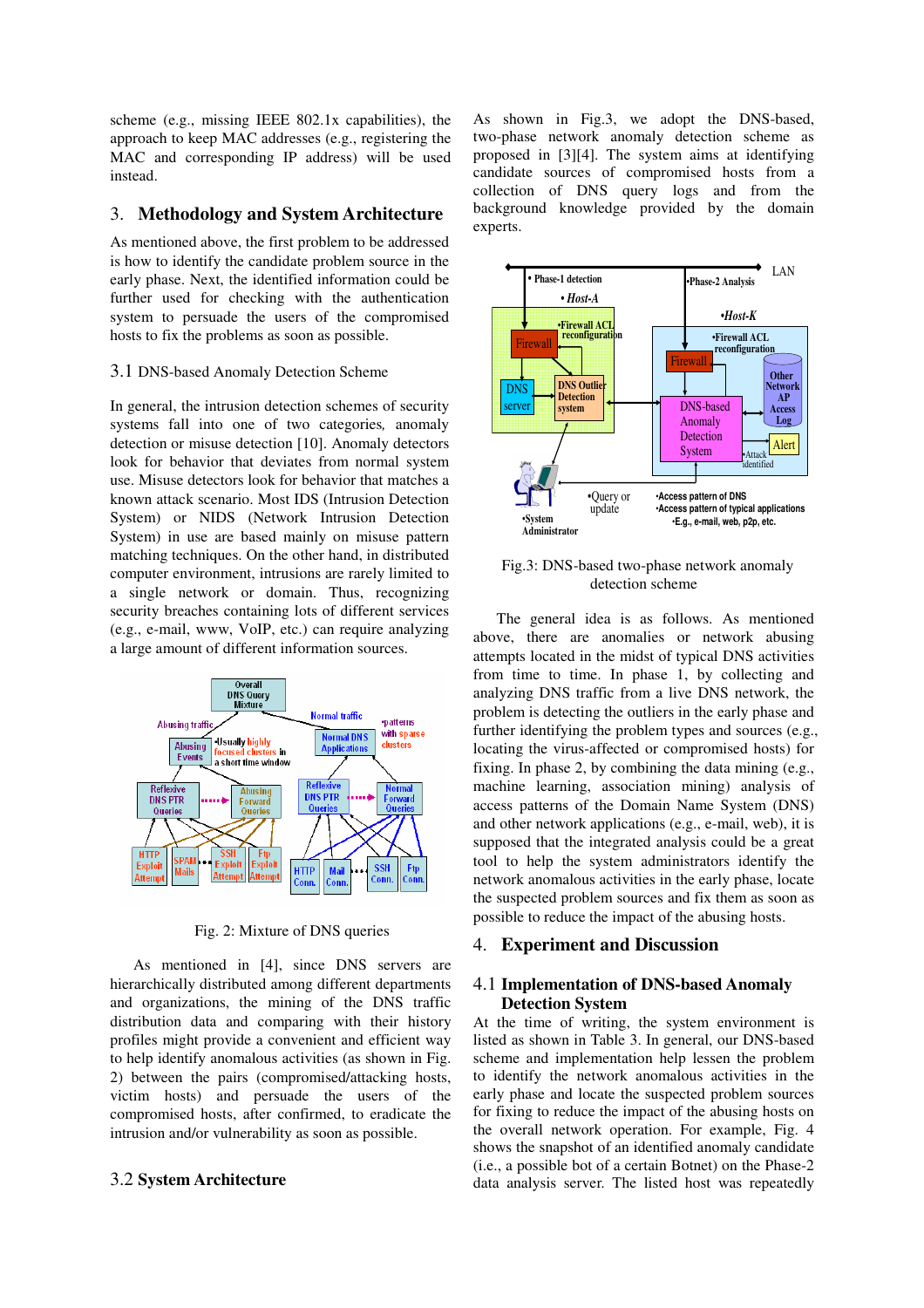trying to send forwarding DNS queries for a currently unresolved domain name (e.g., "*mail.ballzout.info*").

| 1. DNS servers    | PC-based server running     |
|-------------------|-----------------------------|
|                   | • FreeBSD $(4.11, 5.4)$     |
|                   | • BIND DNS server $(9.3.2)$ |
|                   | • Tool – dig, Dnstop        |
| 2. data warehouse | • Windows 2003 Standard     |
| server            | Eng                         |
|                   | • MS SQL Server 2005        |
|                   | Enterprise edition          |

| SOL Server Reporting Services<br>Ħ<br>主資料夾 > RS4DNS ><br>ActionDNlistByCount<br>層性 歴程記錄 訂閱<br>給資 |                                                      | 主資料夾 我的訂閱 站台設定 1<br>抑墨; |
|--------------------------------------------------------------------------------------------------|------------------------------------------------------|-------------------------|
| ●新增訂閱                                                                                            |                                                      |                         |
| Ⅱ 4 1 之1 ▶ H<br>100%<br>$\overline{1}$                                                           | 尋找   下一個<br>▼匯出<br>深政格式                              | 日<br>$\overline{a}$     |
| E ActionDNIstByCount<br>group.nctu.edu.tw                                                        | Alle Action DN = ns.cm.nctu.edu.tw                   | There are 8 ClientiP    |
| 117.54.113.140.in-addr.arpa                                                                      | B Action DN = win32.secu.updates32.biz               | There are 8 ClientiP    |
| ns.nctu.edu.tw                                                                                   | B Action DN = win32.secu.updates32.biz.netscreen-5GT | There are 8 ClientiP    |
| conchuedu.tw                                                                                     |                                                      |                         |
| ns1.NCTU.edu.hv                                                                                  | B Action DN = JuGLLeR.AsSexy.As                      | There are 8 ClientiP    |
| ns2 NCTLLedu hv<br>ns3.nctu.edu.tw                                                               | Action DN = mail.ballzout.info                       | There are 8 ClientIP    |
| cosa.nchi.edu.tw                                                                                 |                                                      | 140.113.163.94          |
| har-driver.nchi.edu.ha                                                                           |                                                      | 140 113 163 94          |
| www.potuk.org                                                                                    | *After checking with dig program, we                 |                         |
|                                                                                                  | could find that there is currently no such an        | 140.113.163.94          |
| mail.nchi.edu.tw<br>54.82.115.59.in-addr.arpa                                                    | address.                                             | 140.113.163.94          |
| 59-115-82-54.dynamic.hinet.net                                                                   | $\rightarrow$ i.e., Potential Botnet contact address |                         |
| nctu.edu.tw                                                                                      |                                                      | 140 113 163 94          |
| caffeine.iem.nchi.edu.tw                                                                         |                                                      | 140.113.163.94          |
| chinesesendre.htm                                                                                |                                                      | 140.113.163.94          |
| 135.250.113.140.in-addr.arpa<br>bc.row.yahoo.com                                                 | •List of possible compromised hosts                  |                         |
| hbs.cs.nthu.edu.hr                                                                               |                                                      | 140.113.163.94          |
| kulu.twbbs.org                                                                                   | <b>⊞ Action DN = tw.yahoo.com</b>                    | There are 8 ClientiP    |
| atys.info                                                                                        | in Action DN = 249.168.167.218.in-addr.arpa          | There are 8 ClientIP    |
| faculty.nctu.edu.tw                                                                              |                                                      |                         |
| 224.128.82.218.in-addr.arpa<br>win32.secu.security32.blz                                         | <b>⊞ Action DN = tw.i1.yimg.com</b>                  | There are 8 ClientiP    |
| win32.secu.security32.blz.netscreen-                                                             | n Action DN = dns.ac.nctu.edu.tw                     | There are 8 ClientiP    |
| vahoo.com.tw<br>$\mathbf{I}$<br>тI                                                               | ⊕ Action DN = php.nctu.edu.tw                        | There are 8 ClientiP    |

Fig. 4: Identification of IP/host lists possible compromised (e.g., BOTNET)



•Q1= (Jan, Feb, Mar), Q2= (Apr, May, Jun), Q3=(Jul, Aug, Sep)

Fig. 5: Accumulative Statistics of NCTU IP/hosts abusing events from 2006.01 to 2006.09.

### 4.2 **Typical Example Cases**

Fig. 5 shows the accumulative statistics of NCTU IP/hosts abusing events from 2006.01 to 2006.09. Roughly speaking, nearly 50% of the reported events are concerning SPAM activities and 40% are events about hosts being compromised by worm/virus/botnet. The rest are events about SSHd compromised.

4.2.1 **CS-1:** Virus infection or open relay/proxy

- - **Short Summary:** The IP address listed below (located in the DormNet of NCTU) has either a Virus infection or is an open relay/proxy.
- - **Remark**: In practice, since it is a student PC located in the DormNet, a normal client host will not issue such a huge amount of DNS queries (e.g., A and/or MX RR), with the same query port (#1046) and in such a short time interval (e.g., within seconds). That is, it strongly indicates that the specified host either has a high possibility of Virus infection or is an open relay/proxy.
- Nov 22 08:11:41.974 info: client 140.113.92.244#1046: auery: mx.siemens.com IN A
- Nov 22 08:11:42.286 info: client 140.113.92.244#1046: auery: mx-pa-1.pobox.com in A
- Nov 22 08:11:44.417 info: client 140.113.92.244#1046: auery: mail.siemens.com IN A
- Nov 22 08:11:44.481 info: client 140.113.92.244#1046: auery: smtp.siemens.com IN A
- Nov 22 08:11:44.545 info: client 140.113.92.244#1046: auery: mx1.siemens.com IN A
- Nov 22 08:11:44.753 info: client 140.113.92.244#1046: auery: mx-pa-2.pobox.com in A
- Nov 22 08:11:46.859 info: client 140.113.92.244#1046: auery: mxs.siemens.com IN A
- Nov 22 08:11:48.513 info: client 140.113.92.244#1046: auery: mx-pa-7.pobox.com in A
- Nov 22 08:11:49.173 info: client 140.113.92.244#1046: auery; maill.siemens.com IN A
- Nov 22 08:11:49.238 info: client 140.113.92.244#1046: auery; relay.siemens.com in A

# [deleted]

- 4.2.2 **CS-2: Recognizing Possible** SSHd Attacks
- - **Short Summary:** The queried IP address (e.g., PTR-RR, 140.121.175.138) by the following NCTU IP clients indicate a highly suspected source of SSH attacking/attacked host.
- - **Remark:** In practice, systematic exploits (attacks) to the SSHd is one of most common exploits on Unix-like platforms.
- Nov 21 08:58:34.735 info: client 140.113.23.2#4269: query: **138.175.121.140**.in-addr.arpa IN PTR
- Nov 21 08:58:35.293 info: client 140.113.22.134#1163: query: 138.175.121.140.in-addr.arpa IN PTR
- Nov 21 08:58:49.675 info: client 140.113.28.88#48974: query: 138.175.121.140.in-addr.arpa IN PTR
- Nov 21 08:58:49.689 info: client 140.113.28.88#48974: query: 138.175.121.140.in-addr.arpa IN PTR
- Nov 21 08:59:15.857 info: client 140.113.36.26#1024: query: 138.175.121.140.in-addr.arpa IN PTR
- Nov 21 08:59:15.911 info: client 140.113.39.238#1024: query: 138.175.121.140.in-addr.arpa IN PTR
- Nov 21 08:59:16.017 info: client 140.113.36.190#1552: query: 138.175.121.140.in-addr.arpa IN PTR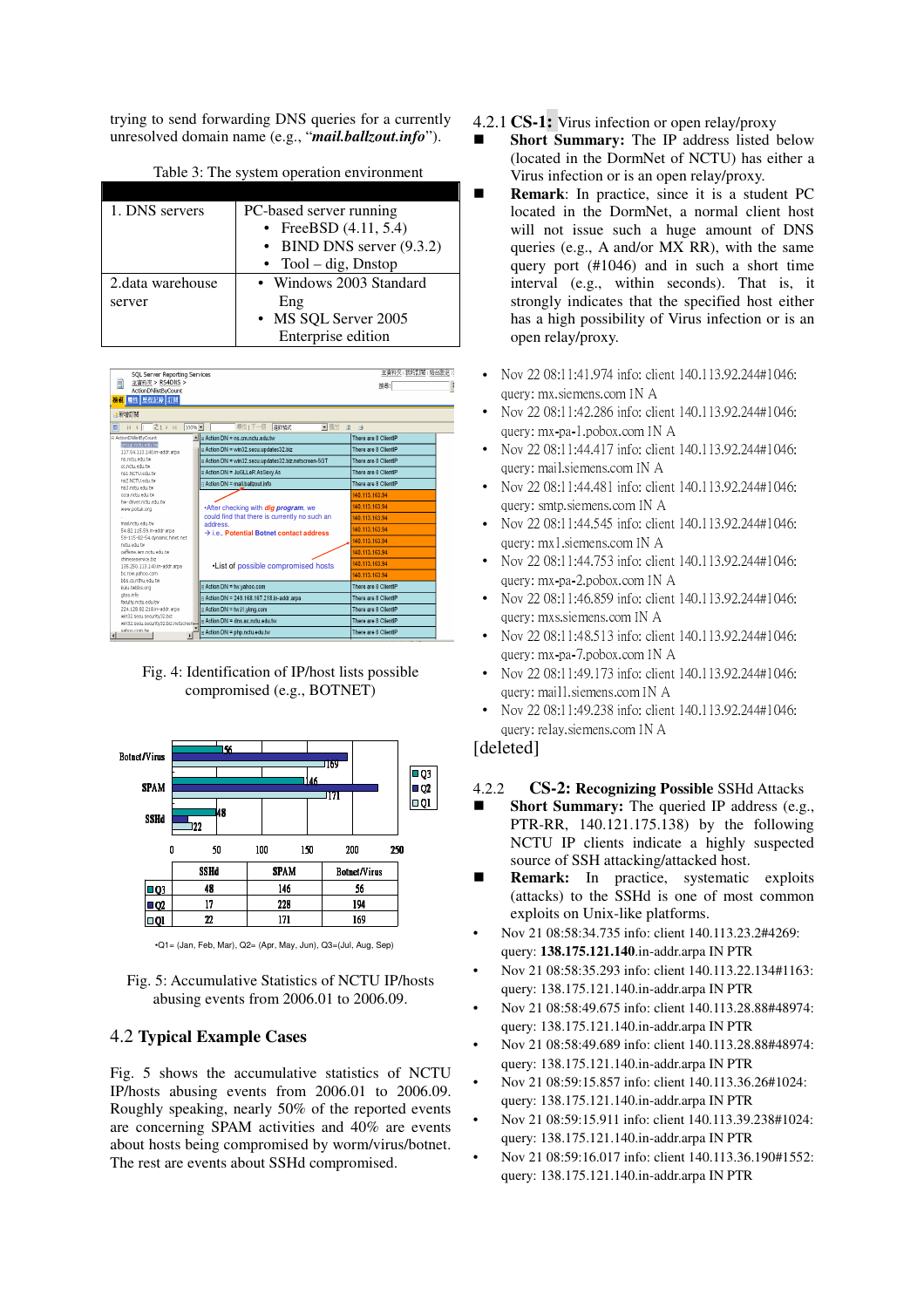Nov 21 08:59:16.030 info: client 140.113.36.183#1032: query: 138.175.121.140.in-addr.arpa IN PTR

#### [Deleted]

### 4.3 Supporting an IEEE 802.1x-based **Authentication System**

mentioned above, before enabling IEEE  $As$ 802.1x-based authentication process in the DormNet Blocks of IP addresses, each user has to do the registration to the Radius server. Fig.6 shows a snapshot of the Radius server for supporting IEEE 802.1x-based authentication scheme on NCTU DormNet (URL, https://140.113.27.27/).



Fig. 6: NCTU IEEE 802.1x-based Authentication System

Next, as shown in Fig.7, we have refined the DormNet IP registration system, mainly by incorporating an IEEE 802.1x-based authentication scheme, for registering the dormitory network users in our university to help identify the appropriate people responsible for the compromised hosts. For hosts unable to enable the IEEE 802.1x based authentication scheme (e.g., missing IEEE 802.1x capabilities), the approach to keep MAC addresses (e.g., registering the MAC and corresponding IP address) will be used instead.

| TIP註冊管理程式 - Mozilla Firefox                                 |                  |                    |                         |
|-------------------------------------------------------------|------------------|--------------------|-------------------------|
| Edit View Go Bookmarks Tools Help<br>File                   |                  |                    |                         |
|                                                             |                  |                    |                         |
| Getting Started <b>&amp;</b> Latest Headlines               |                  |                    |                         |
| 杏飾 學號<br>杏饰·P<br>查詢-Switch(製作中)<br>查詢-Hostname<br>查詢-subnet |                  |                    | 請輸入IP<br>確定             |
| 杏節 寝室                                                       |                  |                    | P註冊資料                   |
| を飾-LOG                                                      | ю                |                    | 140.113.92.44           |
| 新增使用者                                                       | Switch Port      |                    | 140.113.92.251.16       |
| 副除使用者                                                       |                  | Switch Port是否有鎖Mac |                         |
| 設定使用者狀態<br>設定使用者密碼                                          | Hostname         |                    | ans                     |
|                                                             | 註冊時間             |                    | 2006-6-29 22 08:21      |
| 發信警告使用者<br>設定P狀態                                            |                  | 使用者基本管料            |                         |
| 設定IP之Hostname                                               | 帳線               |                    | 9314044                 |
|                                                             | D2 帐脑            |                    | anskou.me93@nctu.edu.tw |
| 清除網域註冊資料<br>清除網域註冊資料第二版                                     | 寝室膝底             |                    | 78208                   |
| 開啓關閉註冊程式                                                    | 寝室孔位             |                    | d                       |
| 列出本日註冊記録                                                    | 狀態               |                    | Ÿ                       |
| 更改密碼                                                        | 802.1x           |                    | V                       |
| 退出系統                                                        | MAC <sub>1</sub> |                    |                         |
|                                                             | MAC <sub>2</sub> |                    |                         |
|                                                             | MAC <sub>3</sub> |                    |                         |
|                                                             | MAC <sub>4</sub> |                    |                         |
|                                                             | 上次登入時間           |                    | 2006-6-29 23 02:53      |
|                                                             | 上次登入位址           |                    | 140.113.92.40           |

Fig.7: DormNet IP Registration/Ouery System

According to the statistics, currently, we have 6827 students applying for the Dorm (2006). From the DormNet IP Registration System, we could find that there are 5907 IP/hosts with 802.1x-based capability enabled and another 2002 IP/hosts with MAC-based authentication scheme (i.e., 5907:2202, or 77%:23%). Fig. 8 shows the Layer-2 authentication statistics of the NCTU DormNet by student identities (i.e., Enrolling School Year).



Fig. 8: Layer-2 Authentication Statistics of the NCTU DormNet by Student Identities (i.e., **Enrolling School Year)** 

### **Legend 1**

a: v95(i.e., 2006), b: v94(i.e., 2005), c: v93(i.e., 2004), d:y92(i.e., 2003), e:y91(i.e., 2002)

# **Legend 2**

- $802.1x(T) = 802.1x(U) + 802.1x(G)$  $\frac{1}{2}$
- $MAC(T) = MAC(U) + MAC(G)$
- U: undergraduate, G: graduate

Note: The result of the addition of the two numbers is not equal to number of the applicants of the Dorm (i.e., 6827) since some people might have more than one computer installed and many did not have their computers registered (but with 802.1x-based) authentication capability enabled).

#### **4.4 Discussions**

There are many things that need improving. First, DNS works in a hierarchical and distributed (e.g., temporal and spatial) manner. A typical site might have several independent advertising and/or recursive DNS servers for serving incoming and outgoing queries (e.g., two for the former and another three for the latter) about the forward and their corresponding reverse domain zones independently. Hence, by nature, a federated anomaly detection scheme will collect information and generate the eradicating responses in a more effective and timely manner. Second, as shown in Table 4, many design and deployment issues should be addressed from both the performance and anomaly detection considerations.

Moreover, as shown in Fig.9, in some critical cases,